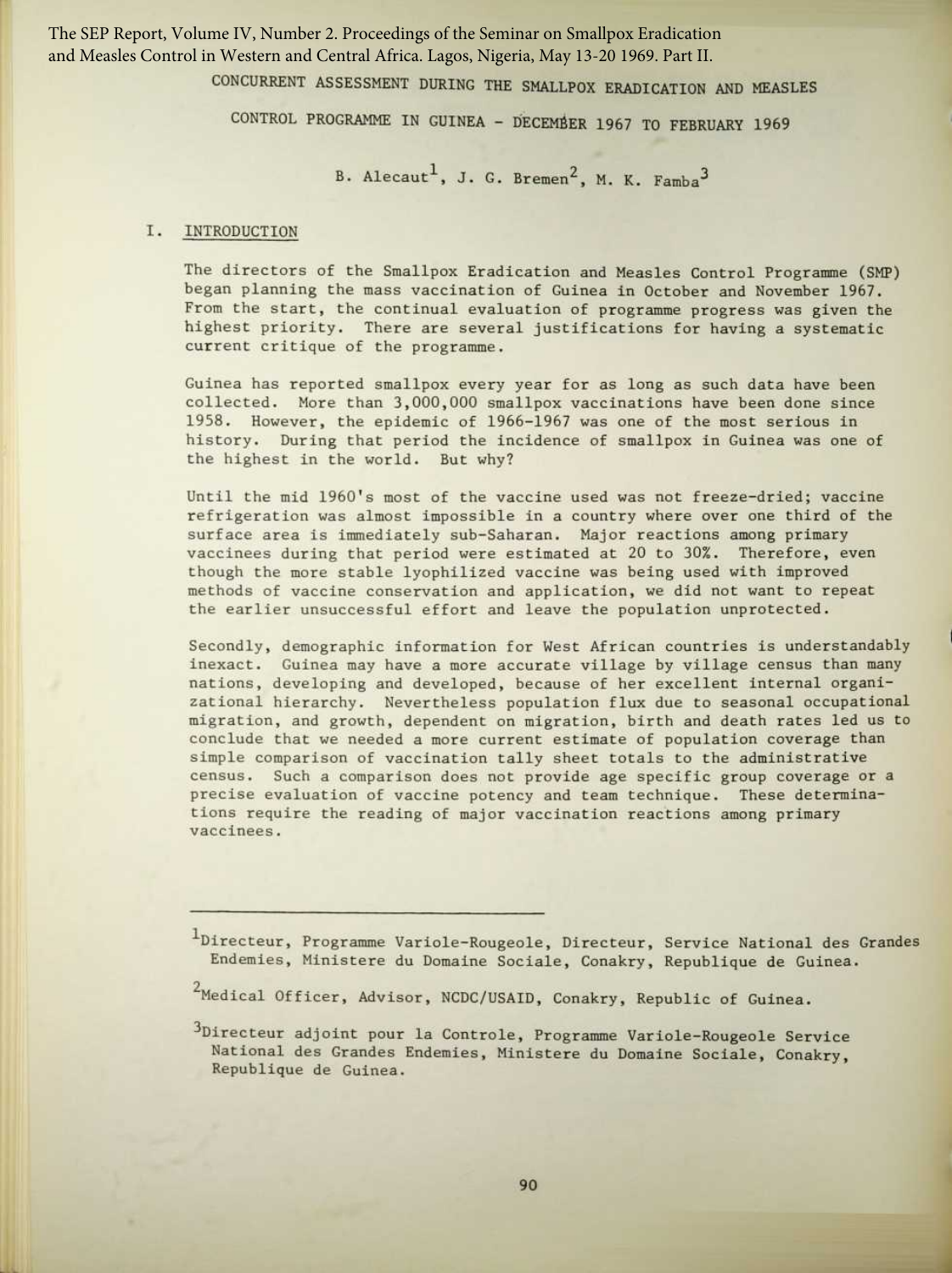## II. ASSESSMENT TEAM ORGANIZATION

Virtually the entire assessment of the more than 3,000,000 smallpox vaccinations given in Guinea since December 1967 has been done by one team. The team leader, Mr. Kourouma Famba, is an Agent Technique de la Sante and was a Chef du Secteur of the Service National des Grandes Endemies, before he joined the SMP as Assistant Programme Director for Assessment. Mr. Kourouma has had more than twenty five years of public health experience in the West African bush and is fluent in the three major national languages.

During the ten day comprehensive training period before the mass campaign began, all personnel received an orientation on assessment as part of their course. The Chief Assessor studied assessment principles and methodology in greater detail and, in fact, presented this section of the course during the refresher meetings which preceded the second phase of vaccination activities. He was assigned a chauffeur and Land Rover. For more than a year the assessment team has had only these two permanent workers. Recently a nurse has been added.

At first it was suggested that the assessment team leader could train regional health personnel to perform the evaluation independently in their own regions. This approach proved unworkable because: 1) regional authorities had other primary responsibilities; 2) there was concern that local officials would be biased, and favour giving their domains higher coverage than actually obtained; 3) transportation at the regional level was unreliable; and 4) accuracy in reading major reactions would be decreased because of the lack of experience . Each of these limitations was observed in one such evaluation performed by regional workers. Regional health personnel have nevertheless, worked with the SMP assessors, serving capably as sources of information, coordinators, guides, interpreters, and recorders.

Therefore, early in the programme the assessment became an independent, relatively autonomous activity, responsible only to the programme directors in Conakry.

#### III. THE ASSESSMENT

There are twenty-nine administrative-medical regions in Guinea. The region serves as the individual vaccination and assessment unit because it is a geographic, administrative, political and medical entity. Each region is further divided into arrondissements, and these are composed of committees or villages, which are the smallest organizational units.

During the first year of field operations, the assessor chose thirty villages for assessment in each region. The villages and number of persons examined in each village was dependent on village size as listed in the most current administrative census (1967) . All cities with more than 5,000 were individually assessed.

Since October 1968 the number of sampling units within a region has been dependent upon the estimated regional vaccination coverage. When the estimated coverage is poor, more sites are chosen. A cluster of 33 persons are visited at each site. Cities with more than 5,000 persons are evaluated separately in the same way as during the first phase. As many major market centres as possible are also visited .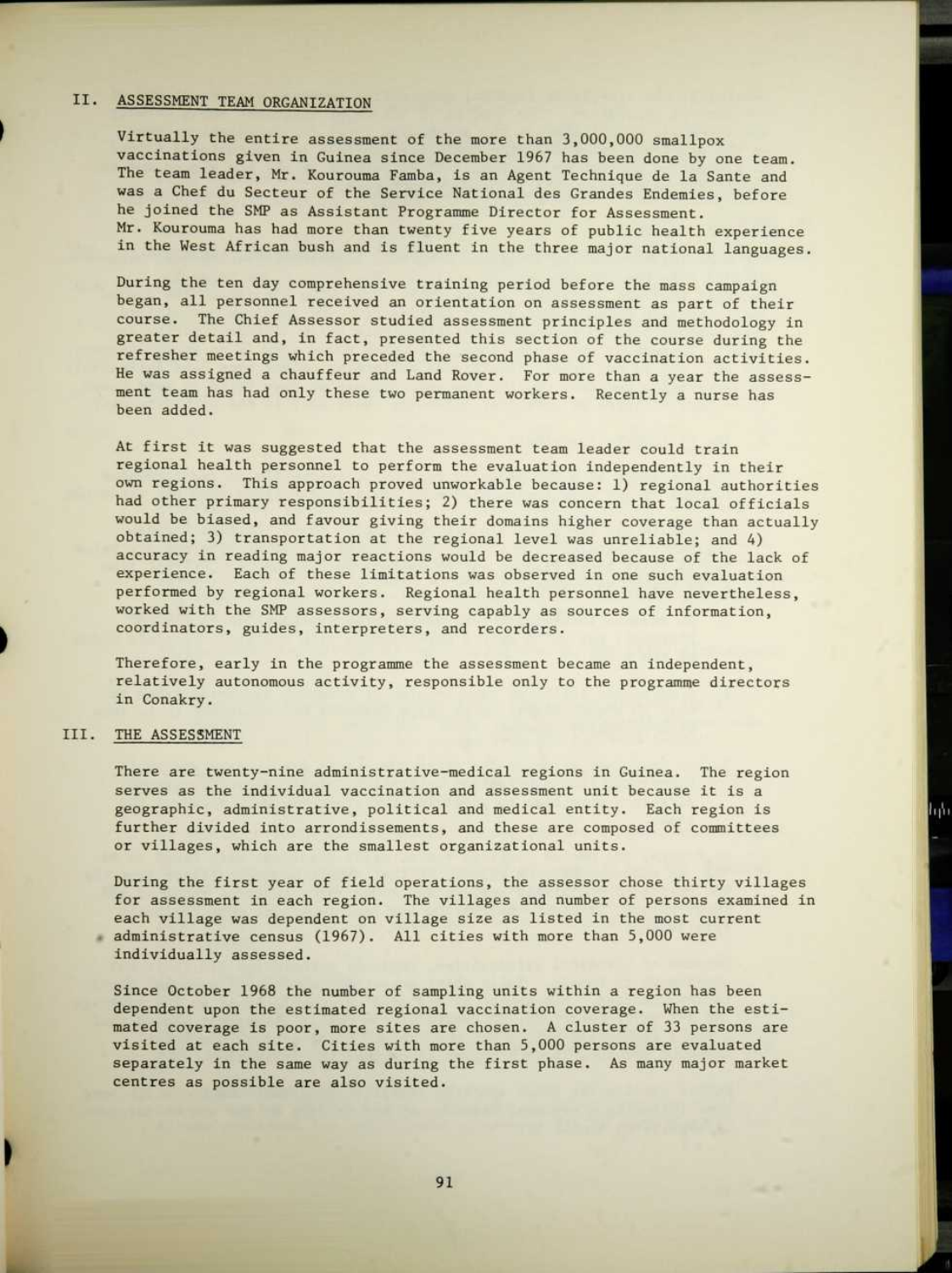Initially, the acceptable regional vaccination coverage was set at 80% of the general population. The finding of 97% major reactions among primary vaccinees was established as the acceptable level for vaccination takes. As the programme progressed the goals were refined and percentages raised. At present we attempt to vaccinate 90% of persons in all age groups and to obtain 98% major reactions in primary vaccinees.

### IV. RESULTS

For ease in appreciating programme progress, assessment results have been divided into the two vaccinating seasons. The first phase began in December 1967 and continued to June 1968. Following the rains, the second phase began in October 1968 and is continuing. The findings are divided into seasons because programme operations were quite different during each phase. Throughout the first phase, all teams would work in an arrondissement for only one or two days. Traditional collecting points were used extensively as vaccination centres. During the second phase we have tried to send teams to as many villages as possible, extending their stay in the arrondissement.

### A. The Systematic Assessment

Consideration of a few selected regions is worthwhile to indicate what changes if any were implemented when initial objectives were not achieved.

Forecariah was the pilot project vaccination zone. Despite intense publicity generated from the regional capital, initial coverage was below 80% by tally sheet figures and by systematic assessment. At that time three things were done.

- 1. An advance information team was created, responsible to the SMP Director, but which worked harmoniously with regional officials ahead of the teams.
- 2. A permanent follow-up team (equipe de secours) was established to work in areas identified by tally sheet or by assessment to be less than optimally covered.
- 3. An Assistant Director for Field Operations was created who would coordinate team vaccination activities. This allowed programme directors more time to publicize the programme well ahead of the teams.

At Kindia, the second campaign focus, major reactions were found to be 94%, an unacceptably low value. At that time a medical officer from the SMP performed two market surveys and found major reaction rates of 99%. Nevertheless, vaccine conservation and team technique were carefully scrutinized.

Because of technical difficulties, regional authorities did their own assessment in Dabola. Tally sheet comparison showed 66% regional vaccination coverage. Assessment by Regional personnel showed an 86% coverage and 94% major reactions. A review of the Dabola assessment showed that several procedural errors had been made. Subsequently, the Chief Assessor remained in each region throughout the evaluation.

Before considering other specific immediate programme changes which were made following a regional assessment, let us look at the sum of information gathered (Table 1) .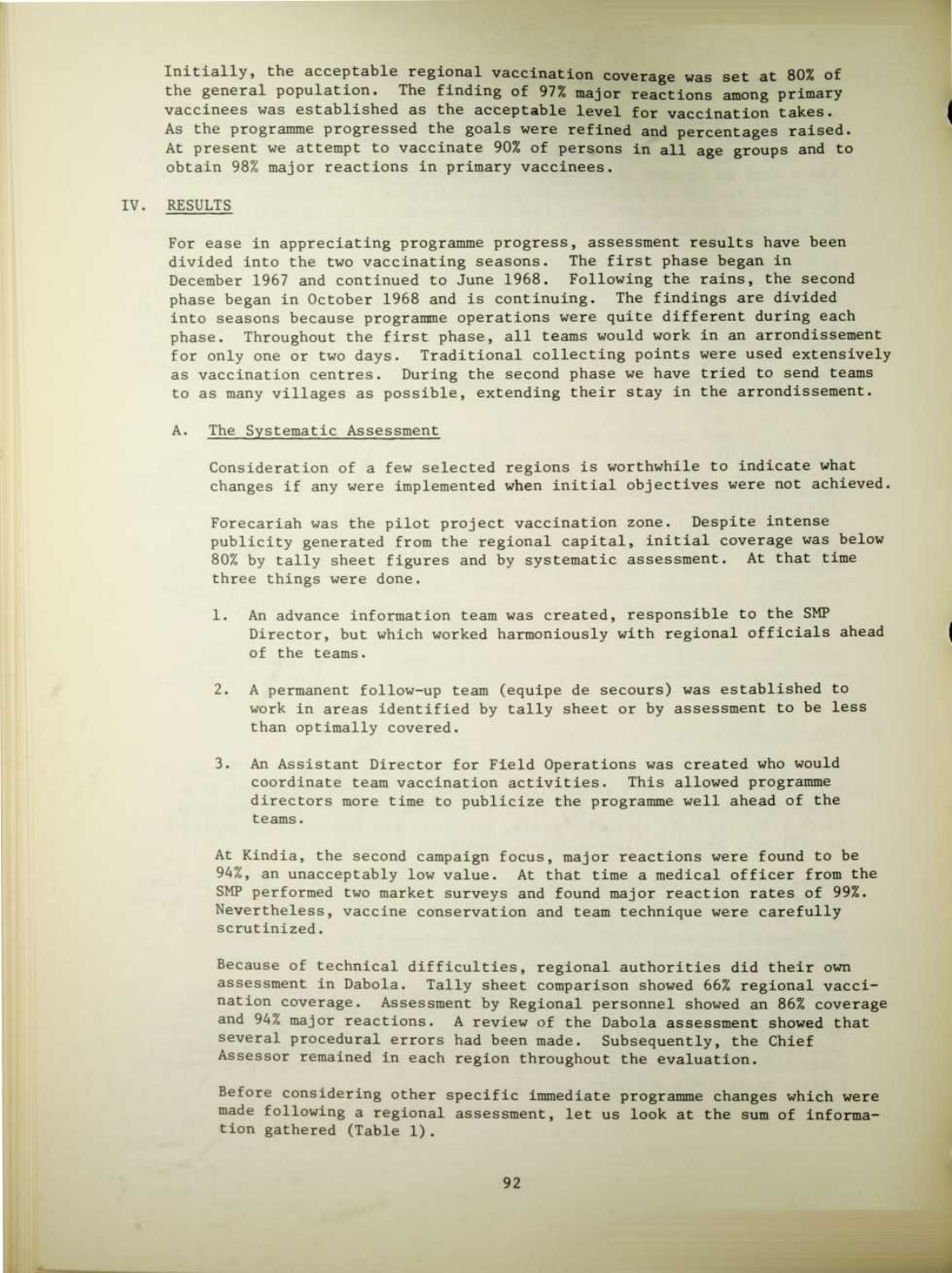|              | First Vaccinating<br>Season (Dec. 67-June 68) |                 | Second Vaccinating<br>Season (Oct. 68-Mar. 69) |                                                  | Total<br>(Dec. 67-March 69) |                             |
|--------------|-----------------------------------------------|-----------------|------------------------------------------------|--------------------------------------------------|-----------------------------|-----------------------------|
| Age          | Number<br>Examined                            | Z<br>Vaccinated | Number<br>Examined                             | $\frac{\partial}{\partial \alpha}$<br>Vaccinated | Number<br>Examined          | $\frac{9}{6}$<br>Vaccinated |
| $0 - 4$      | 19,551                                        | 88              | 4,913                                          | 89                                               | 24,464                      | 88                          |
| $5 - 14$     | 28,772                                        | 88              | 7,169                                          | 91                                               | 35,941                      | 89                          |
| $15 - 44$    | 41,738                                        | 86              | 10,066                                         | 87                                               | 51,804                      | 86                          |
| $45 +$       | 11,140                                        | 78              | 2,548                                          | 85                                               | 13,688                      | 79                          |
| <b>TOTAL</b> | 101,201                                       | 86              | 24,696                                         | 88                                               | 125,897                     | 86                          |

# Summary of Assessment Results

TABLE 1

In examining each age group during the first vaccinating season, we observed that persons 45 years and older had the poorest coverage . We noticed this in region after region throughout the first year and were convinced that this was because of the inability of the aged to walk long distances to collecting points. Some attempts were made to send teams out to as many villages as possible . Major limitations in reaching each village included the poor state of the vehicles, centralized vaccine conservation, difficult terrain and time.

In preparing for the second vaccinating season, two major alterations were made:

- 1. Each team was assigned to at least one arrondissement for the duration of the campaign. Their stay in the arrondissement was usually about 10 days but varied from one to three weeks.
- 2. Each team was to visit every accessible village in the region regardless of size or distance.

To implement these modifications the appropriate support was arranged.

The age group coverage for persons over 45 years is now 85% compared to 78% for the first phase. Coverage in younger persons has also increased, but the major success has been in reaching persons who, we have found, will not walk more than two to three kilometres to be vaccinated.

B. Tally Sheet Comparison

More than passing reference must be made to assessment using only tally sheet coverage. As stated earlier, administrative censuses in Guinea have proved extremely reliable. These data are used in several ways.

The vaccinating team recorder and team leader tally the number of villagers presenting for immunizations . The team leader informs the village or committee president how many people appeared. If the percentage is low, the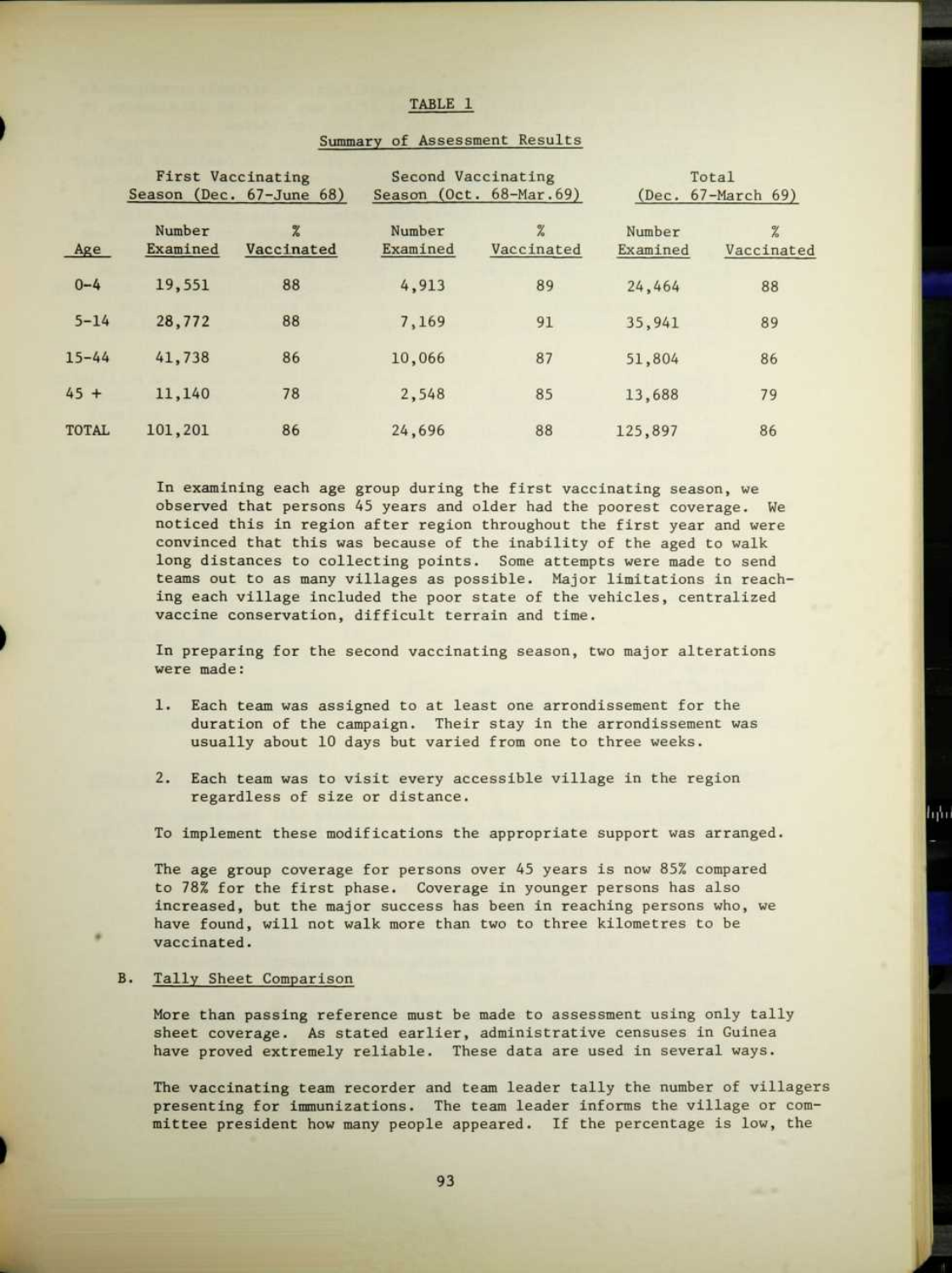president may send for the rest of his village; he may make arrangements for the team to return to the village; or he may send the late comers to another nearby village which has not yet been vaccinated.

When teams finish their regional work they present the Assistant Director with a village by village census and tally of vaccinations performed at each village. This list is shown to regional medical and governmental officials. It serves as the basis for estimating the number of sites for the assessors to visit. It is also the initial guide for follow-up team activities. The Assistant Programme Director uses this information in leaving supplies of dried vaccine for regionally performed vaccination activities. The number of doses for vaccino-style application is dependent on local refrigeration, expected follow-up team assistance, smallpox endemicity or threat, and the number of travelers passing through the region.

A comparison of regional coverage by tally sheet-census data and systematic assessment is shown in Table 2. One is impressed that during the first year of activity the tally sheet generally showed a much lower regional coverage than was found during assessment. In many of the regions the assessor did not visit an adequate distribution of sampling sites to make his findings completely reliable.

#### TABLE 2

# A Comparison of Vaccination Coverage Estimated From Vaccination Tally Results and From Assessment Surveys

|                                             | First Vaccinating Season<br>(Dec. $67 - June 68$ ) | Second Vaccinating Season<br>$(0ct. 68 - March 69)$ |
|---------------------------------------------|----------------------------------------------------|-----------------------------------------------------|
| 1) Vaccination Tally<br>Results/1967 Census | 77%                                                | 88%                                                 |
| 2) Assessment Survey Results                | 86%                                                | 88%                                                 |

# V. SUMMARY OF ACTION TAKEN BECAUSE OF POOR COVERAGE OR UNACCEPTABLE TAKE RATES

It was found worthwhile to intersperse assessments with immediate and subsequent action. This was done because it was felt that when the findings were summarized and interpreted quickly, the appropriate response could be made immediately.

The considerations which affect follow up actions are the following:

- A. The overall and age specific coverage within the vaccinated unit. (Regions are often broken down into smaller geographic-population components for the follow-up effort).
- B. The percent of major reactions within the population assessed.
- C. The smallpox threat to the region.
- D. The availability of local resources to continue vaccinating by vaccinostyle and assurance of proper vaccine conservation.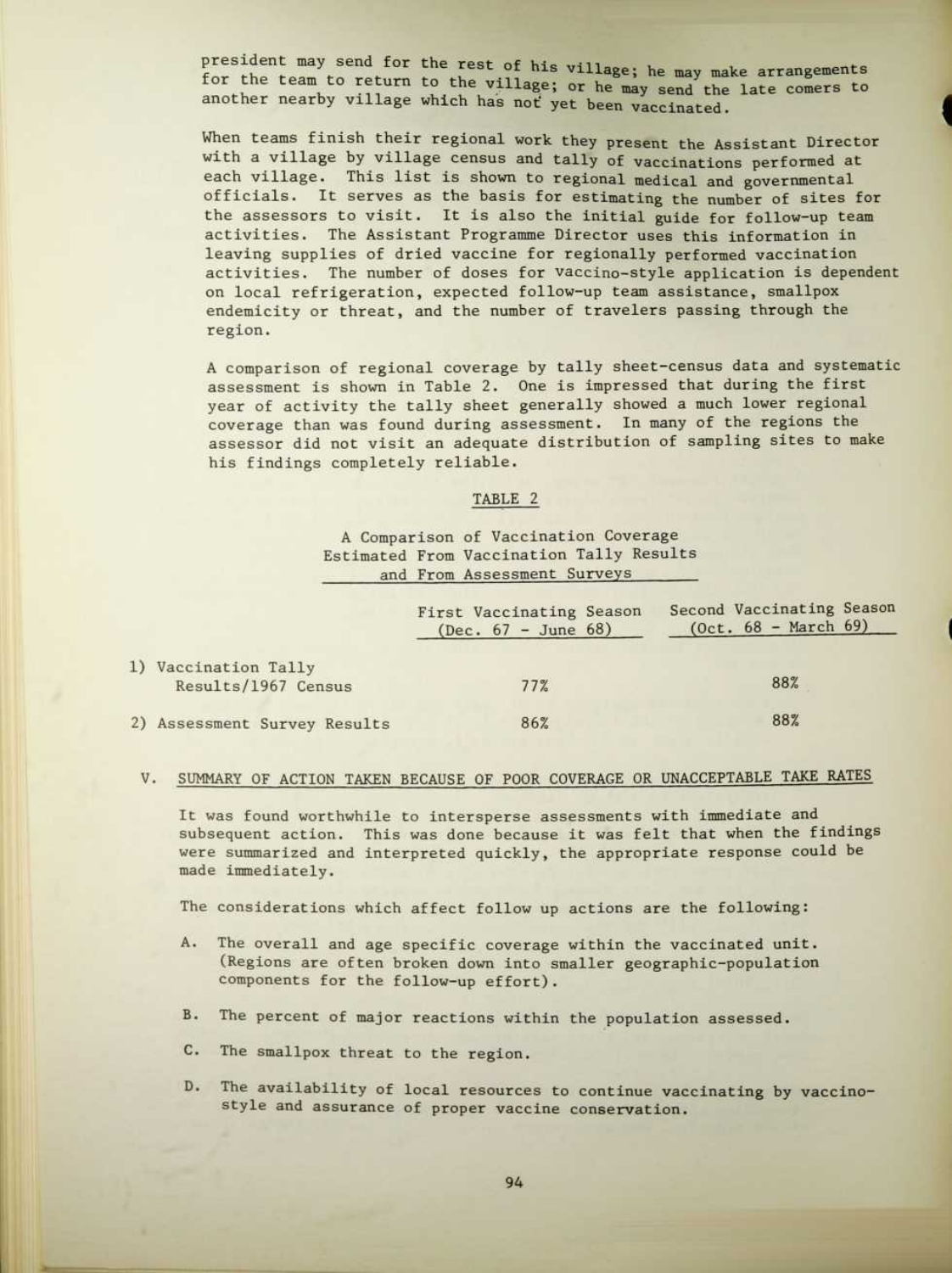E. The availability of SMP personnel and resources to assist regional authorities.

Approaches to poor coverage are standardized in the Guinean programme.

- A. Reasons are sought to determine why there was poor coverage (i.e. poor advance publicity, closed routes, vehicle malfunction, limited gas or oil supplies, vaccination done on holidays, etc .) and attempts to resolve the specific causative operational factors are immediately made.
- B . A regional follow up vaccination programme is established and a supply of lyophilized vaccine is left.
- C. A follow up team(s) is sent to the region.
- D. In areas where take rates have been below 97%:
	- 1. The SMP Medical Officer has visited the region to verify this finding and to evaluate the level of immunity to smallpox. In no instance has he found major reactions below 98% in primary vaccinees.
	- 2. Vaccine conservation and team technique is scrutinized in the field by the Programme Director, Assistant Directors, and technical advisors . All team members are constantly urged to reevaluate their own methods of vaccine conservation and vaccination technique.
	- 3. It has not yet been necessary to discard any particular supply of smallpox vaccine or to submit any samples for titration although some measles vaccine has been submitted for potency testing and subsequently discarded.

#### VI. MAJOR ASSESSMENT PROBLEMS

Our systematic assessment is often begun more than two weeks after the vaccinating teams have left, precluding the possibility of reading major reactions.

Under these circumstances, evidence of a fresh vaccination scar (which can usually be identified for at least a month in primary vaccinees), can be used.

հին

#### VII. SUGGESTIONS

- A. Stratification of villages into groups greater and less than 500 persons has been contemplated. Close to 90% of smallpox cases in Guinea over the past two years have been found in villages of less than 500 persons. It seems reasonable, therefore, to make a biased effort to determine how well the populations of small villages are protected. Presently, the
- larger the village size, the greater chance it has of being chosen as one or more sampling sites by the assessors.
- B. It would be quite easy for assessors to do smallpox pock mark surveys. This information can be used to evaluate the surveillance system and to identify areas where surveillance techniques need reevaluating.
- C. Assessors can be used to perform not only smallpox immunity surveys but can contribute to evaluation of many other diseases. Any disease survey depends upon many of the same skills utilized by SMP assessors.